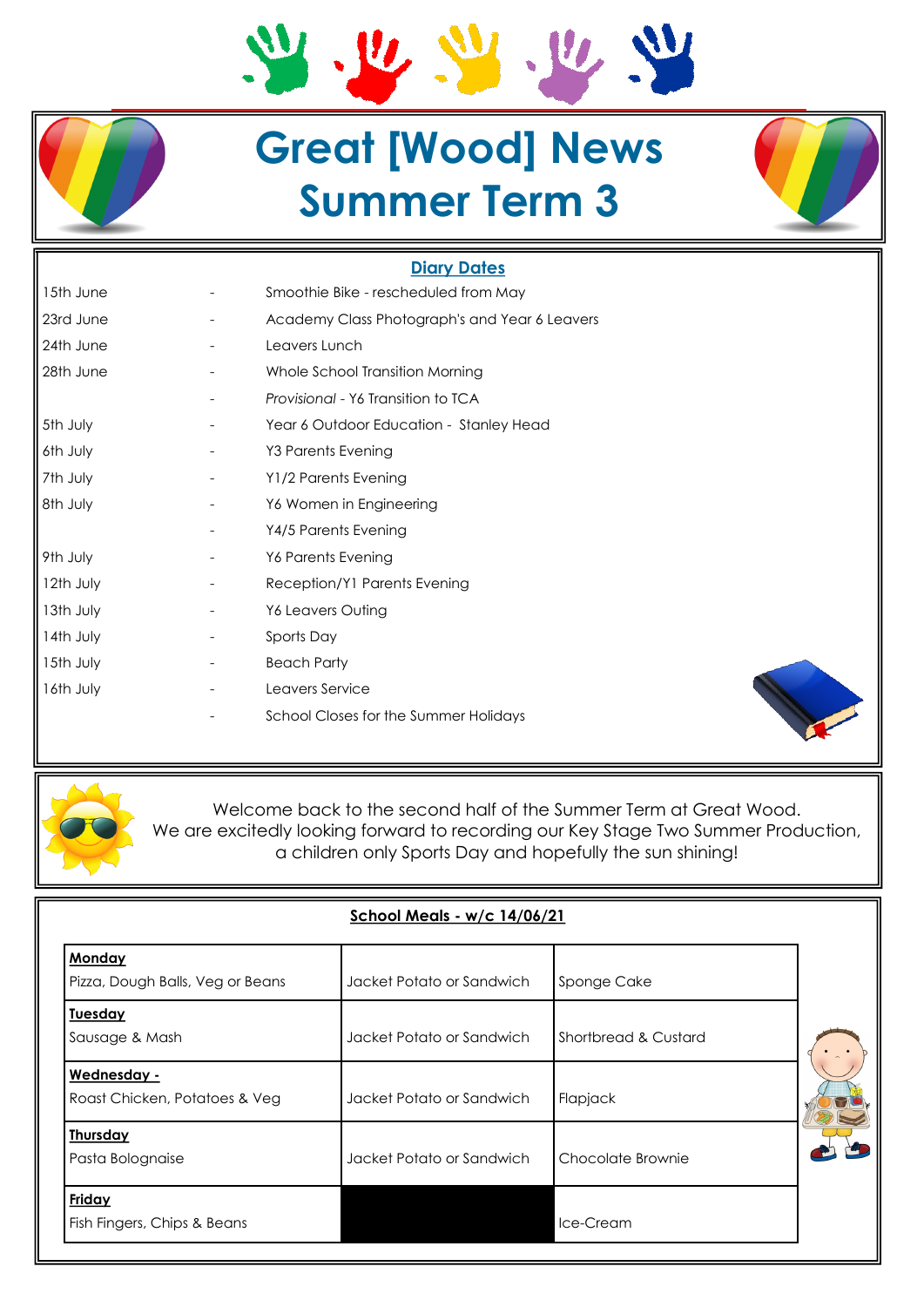

#### **Academy Photographs**

Academy will once again be in school on Wednesday 23rd June to take class groups and year 6 leavers photos, of our wonderful children. Please can we ask that **ALL** children come to school in their normal school uniform, including their tie, on this day. If it is your child's PE day, please send their PE kit with them. Please do not hesitate to contact any member of our school team if you have any queries.



#### **Home Test Kits for Parents and Carers**

Undertaking regular, rapid coronavirus (COVID-19) testing helps reduce transmission of the virus. Parents and other adults in households with children at school or college, who do not have symptoms, can now access regular, rapid coronavirus (COVID-19) testing. This includes childcare and support bubbles. Schools are not able to provide kits.

For further details, visit:

**https://www.gov.uk/guidance/rapid-lateral-flow-testing-for-households-and-bubbles-ofschool-pupils-andstaff** 

If you have any queries about the tests, please call 119 (free from mobiles and landlines). Lines are open every day from 7am to 11pm.

#### **Children of primary school age without symptoms are not being asked to take a test.**

Testing is voluntary, but strongly recommended to all who are eligible. Alongside the vaccine, washing hands, wearing face coverings, and maintaining social distancing, rapid testing plays a vital role in reducing transmission rates. Getting into the habit of regular testing as part of our everyday lives will help us all to play our part and do what we can to protect each other.